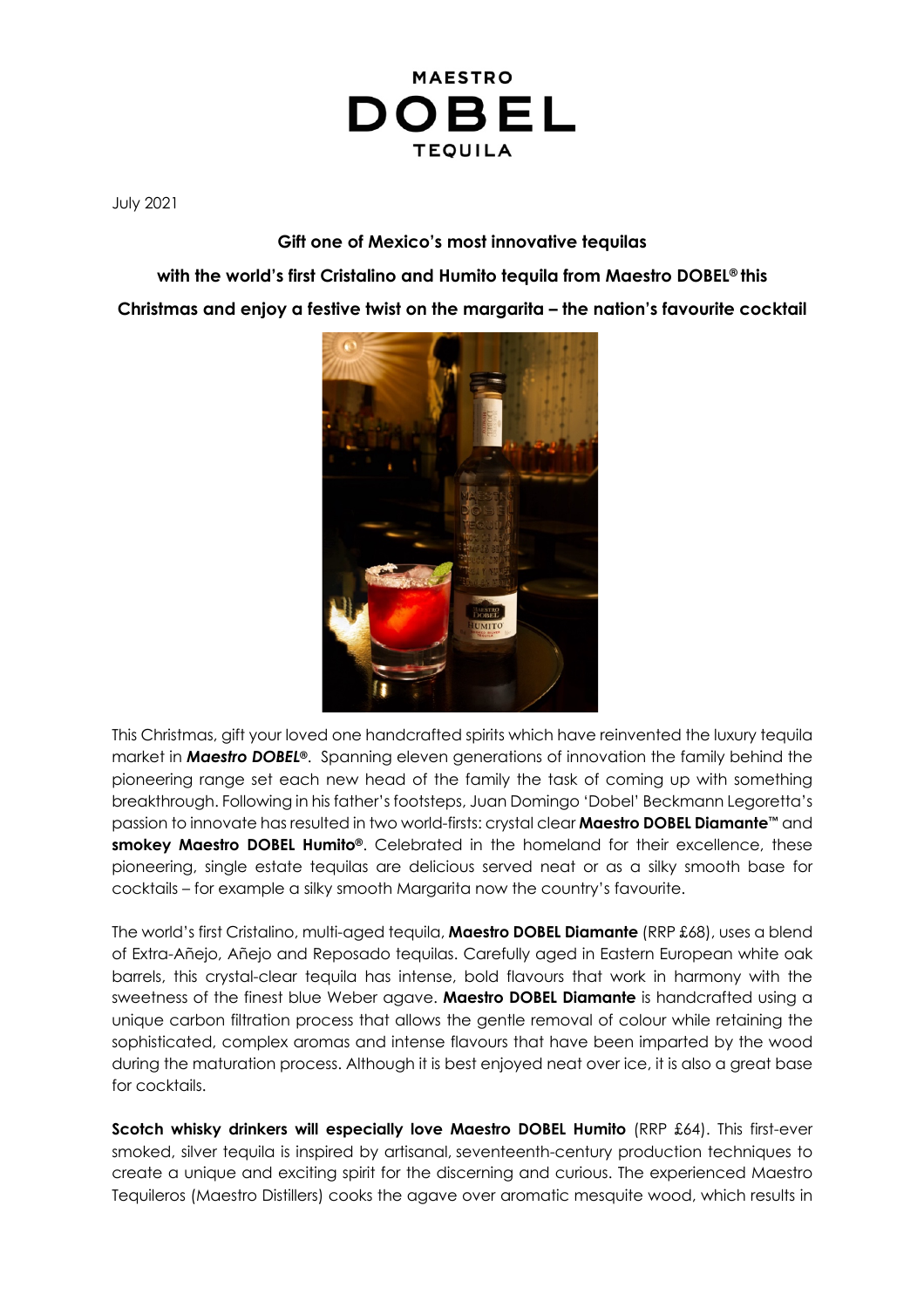## **MAESTRO DOBEL TEQUILA**

extraordinary balanced and elegant smoky notes. This delicately complex, sultry liquid is a compelling alternative to Scotch so makes for an ideal gift for traditional spirit lovers looking to discover something new.

For those looking to offer something more at their festivities Maestro DOBEL have developed the Peppered Berry Margarita innovative) twist on the classic Margarita recipe.

All *Maestro DOBEL's* pioneering, single estate tequilas are perfected in small batches. The *Jimadores*, the experts in the agave fields, select the best of the season and wait for the optimum moment to harvest the blue agave. Meanwhile, the contemporary *Maestro DOBEL* bottle design is inspired by the vintage, apothecary-style sample bottles used by the distillery's Maestro Tequileros in the nineteenth century making an elegant gift this Christmas.

-ends-

For further information or visuals, please contact Eliza Ballin and Leila Abbaszadeh at Button Collective:

eliza.ballin@buttoncollective.com (07833 397 251)

leila.abbaszadeh@buttoncollective.com (07872 562 746)

Editor's Notes

Maestro DOBEL is available from *Harvey Nichols*, and *Hedonism* and online via drinks specialist sites, including The Whisky Exchange and Master of Malt. Maestro DOBEL Diamante is also available from Harrods.

| <b>Maestro DOBEL Diamante</b>                                                                                                                                                                        | RRP/ABV                       |
|------------------------------------------------------------------------------------------------------------------------------------------------------------------------------------------------------|-------------------------------|
| This bright, light 'Cristalino' style tequila with silver touches<br>holds exceptional body thanks to the high-quality agave<br>used, harvested at peak condition.                                   | £68.00<br>(Harvey<br>Nichols) |
| Aroma: Tantalising aromas of wood and agave are<br>released, including buttery notes, caramel, honey,<br>maple, nutty and fruity tones, touches of cinnamon,<br>almond and a whisper of smokiness.   | 40% ABV                       |
| Taste: A complex infusion of sweet flavours: caramel,<br>honey and maple, with nutty and vanilla flavours. The<br>liquid has a seductive smoothness and long finish that<br>leaves you wanting more. |                               |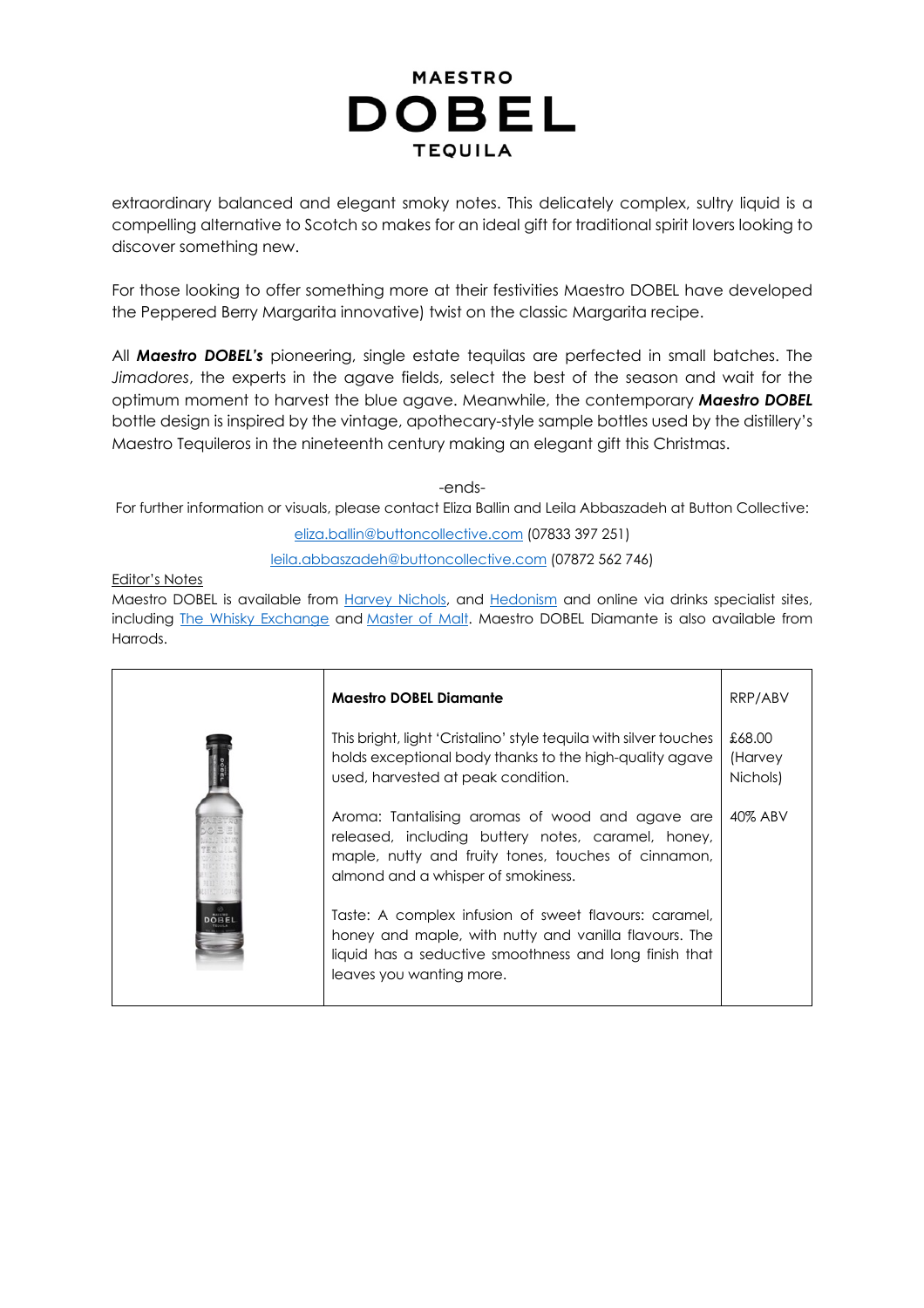

|                                                       | <b>Maestro DOBEL Humito</b>                                                                                                                                                                                                                                                                                                                                                                                                                                                                                                    | RRP/ABV                                  |
|-------------------------------------------------------|--------------------------------------------------------------------------------------------------------------------------------------------------------------------------------------------------------------------------------------------------------------------------------------------------------------------------------------------------------------------------------------------------------------------------------------------------------------------------------------------------------------------------------|------------------------------------------|
|                                                       | The world's first smoked silver tequila, the creation of the<br>clear liquid was sparked by the original, artisan practices<br>of our first generation of Tequila distillers. As with the entire<br>DOBEL family, it is made with 100% blue agave and its<br>smokiness is achieved solely through channelling the<br>complexity and richness of nature.                                                                                                                                                                        | £64.00<br>(Harvey<br>Nichols)<br>40% ABV |
|                                                       | Aroma: Notably smoky and complex, with forward notes<br>of Encino oak and mesquite wood and fruity floral tones,<br>perfectly balanced sensations of buttery caramel,<br>cooked agave, olive and dried fruit.                                                                                                                                                                                                                                                                                                                  |                                          |
|                                                       | Taste: A delicate and satisfying bouquet of sweet<br>caramel flavours with honey top notes, layered with the<br>essence of fresh cut mesquite wood. The finish is long on<br>the palette with hints of roasted nuts and vanilla. The                                                                                                                                                                                                                                                                                           |                                          |
|                                                       | result is an exceedingly elegant tequila.                                                                                                                                                                                                                                                                                                                                                                                                                                                                                      |                                          |
| A Winter Cocktail Serve Suggestion from Maestro Dobel |                                                                                                                                                                                                                                                                                                                                                                                                                                                                                                                                |                                          |
|                                                       | Ingredients:<br>50ml Maestro Dobel Humito<br><b>1tsp Pomegranate Molasses</b><br>1 tsp Agave Nectar<br>1 Whole Lime<br>1 Strawberry<br>2 Blackberries<br>5 Mint Leaves<br>1 Ice Block<br>Pink Himalayan Salt<br>Equipment:<br>Pestle and Mortar<br>Cocktail Shaker<br><b>Rocks Glass</b><br>Recipe:                                                                                                                                                                                                                            |                                          |
|                                                       | Crush pink peppercorns in base of the mortar, followed<br>by juicing the berries and the whole lime. Gently press<br>mint leaves into the mixture before adding the agave<br>nectar and pomegranate molasses. Pour contents into<br>your cocktail shaker, add the tequila and fill with ice.<br>Shake hard before fine-straining into rocks glass over the<br>ice block and garnish.<br>The Peppered Berry Margarita is a smoky, fruity twist on<br>the nation's favourite cocktail - perfect for the season's<br>festivities. |                                          |